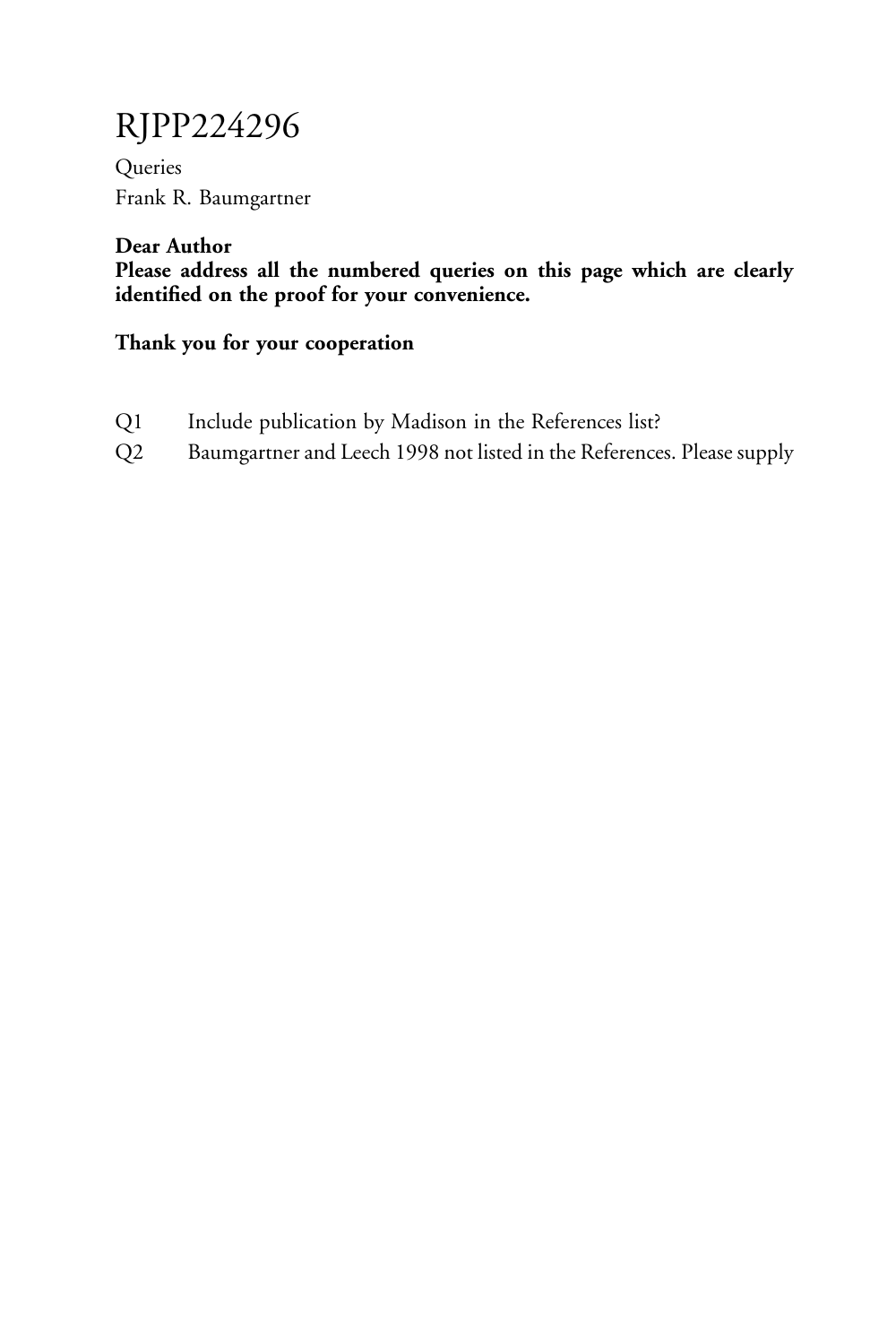Journal of European Public Policy 14:3 April 2007: 482-488



# **Commentary** EU LOBBYING: A VIEW FROM THE US

Frank R. Baumgartner

5

15

20

25

ABSTRACT The complexities of multi-level advocacy within the EU create a number of challenges and opportunities for research. Here I focus on three issues: Advocacy, venues, and framing. Scholars investigating lobbying in the EU have made great strides and are now fully integrated into an international community of scholarship, more so than in previous decades. Being clear about the wide range of actors, including government officials, who may play the role of advocates, understanding the complexities of the various venues of policy-making within the EU, and studying framing processes systematically are important challenges as the literature continues to move forward.

KEY WORDS European Union; framing; interest groups; issue-definition; lobbying; policy processes; venue shopping.

#### INTRODUCTION

The papers included in this volume illustrate the vitality of a generation of scholars investigating fundamental issues of lobbying, advocacy, and policymaking within the European Union (EU) and doing so, significantly more than previous generations, within a theoretical framework fully integrated within an international community of scholarship. In this short essay, I provide one outside perspective. I focus on three themes within the broader topic of looking at advocacy within a complex multi-level system: Advocacy, venues, and frames. I conclude with suggestions about future research directions. 30 35

40

45

## THE COMPLEXITIES OF MULTI-LEVEL ADVOCACY

Multi-level governance is a term rarely seen in the US literature but the complications of the federal system are certainly familiar to Americans. Governors, mayors, and other local and regional officials are common advocates in Washington. Venue shopping, intergovernmental lobbying, and the dynamics

> Journal of European Public Policy ISSN 1350-1763 print; 1466-4429 online  $\oslash$  2007 Taylor & Francis http://www.tandf.co.uk/journals DOI: 10.1080/13501760701243830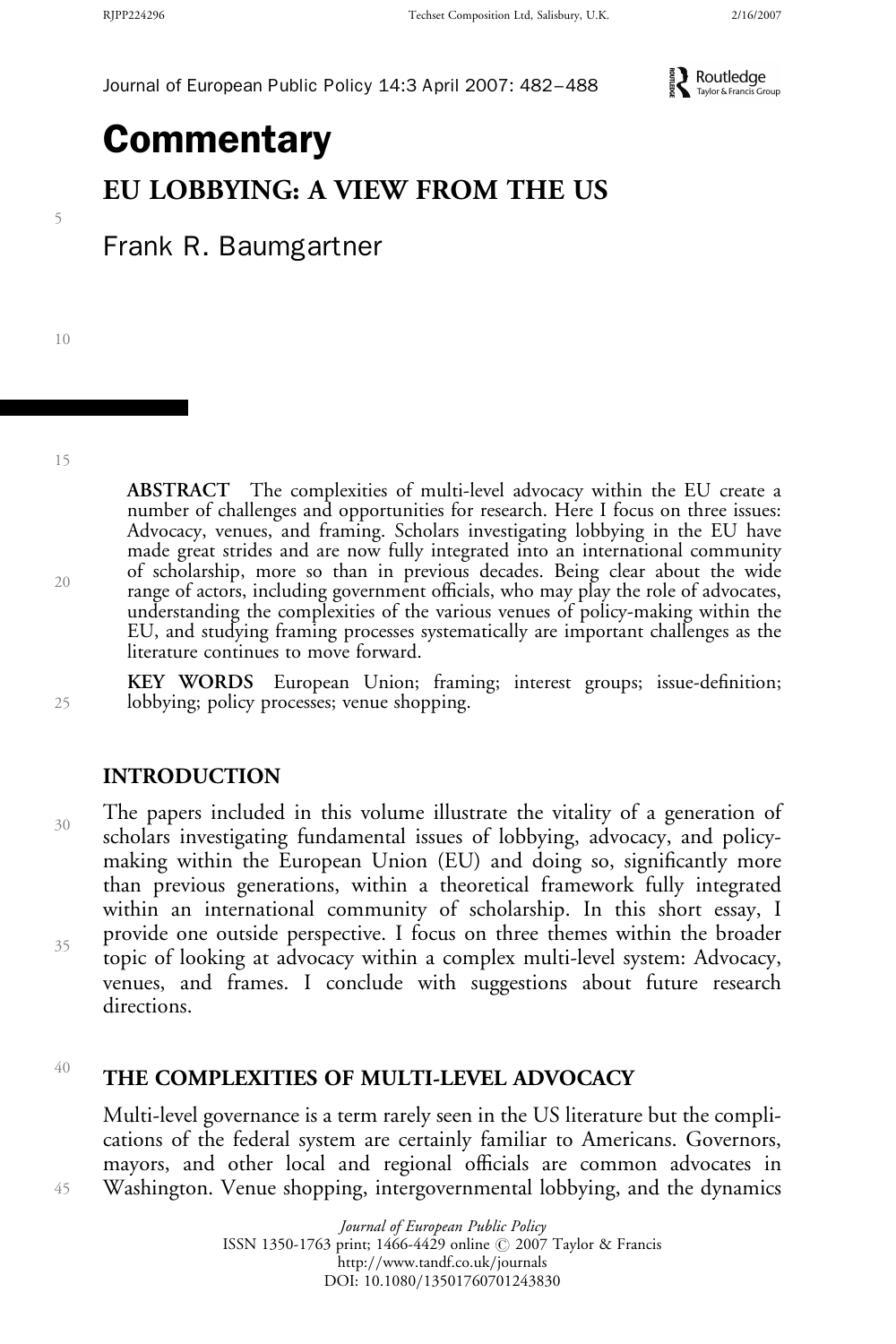of federalism are staples of US policy studies. A great number of important questions are related to the question of levels of governance, but all are associated with a simple observation: Different policy institutions, or levels of government, may be differentially congenial to different interests. Government officials from those institutions often work as allies of private interest groups who share the same goals. Similarly, different arguments find greater acceptance among different groups – framing differs by venue. And, finally, the complex institutional structures of the EU create the opportunity (but by no means guarantee the success) of venue shopping. I focus on these three elements here.

#### Advocacy, not lobbying

We often err by maintaining too strict a definition of an 'interest group.' Many of those acting as policy advocates are in fact government officials themselves, acting as allies of others and sharing their interests. Many official actors within the EU, such as national representatives acting through the Council, are in effect working as allies of individual interests clearly associated with a particular point of view.

In our study of advocacy in the US, we enumerated over 2,000 individual advocates who played a major role in pushing public policy in one direction or another in our sample of 98 issues on which lobbyists were active at the federal level in the US (see Baumgartner et al. 2006). About one-third of these 'advocates' were government officials, not outside actors. Almost every lobbyist active in our sample of issues could point to a 'governmentally' who shared their view and was active in pushing others to adopt it (Baumgartner and Mahoney 2002). This might be a peculiarity of the US system; we do not know. Schneider et al. (2007), besides offering a cautionary tale about the value of country-level generalizations, make clear the often fundamental role of state actors in EU advocacy. They are the prime inter pares of advocates, and we need to treat them as such.

Multi-level advocacy requiring simultaneous lobbying strategies at many levels may increase barriers to entry, excluding smaller actors. Diverse institutional venues within the EU may well provide advantages to certain actors over others. Eising (2007) describes systematic differences in access by EU associations, firms, and national associations and Beyers and Kerremans (2007) show that different groups are systematically more likely to 'go European' than others – there are clear systematic biases. On the other hand, just as in the US, increasing the scope of the political system also increases the diversity of the interests present. Industrial or sectoral interests that dominate within smaller, even national, venues may not dominate in the larger scale of the EU. In The Federalist Papers, Madison discussed the larger scope of the US federal government as an antidote to the powers of faction and parochial local majorities. Q1 Tobacco interests or automobile manufacturers that might dominate a single state would be less likely to dominate the entire federal government, for example. These factors emphasize the need to study the mobilization of

50

55

60

65

75

70

80

 $90$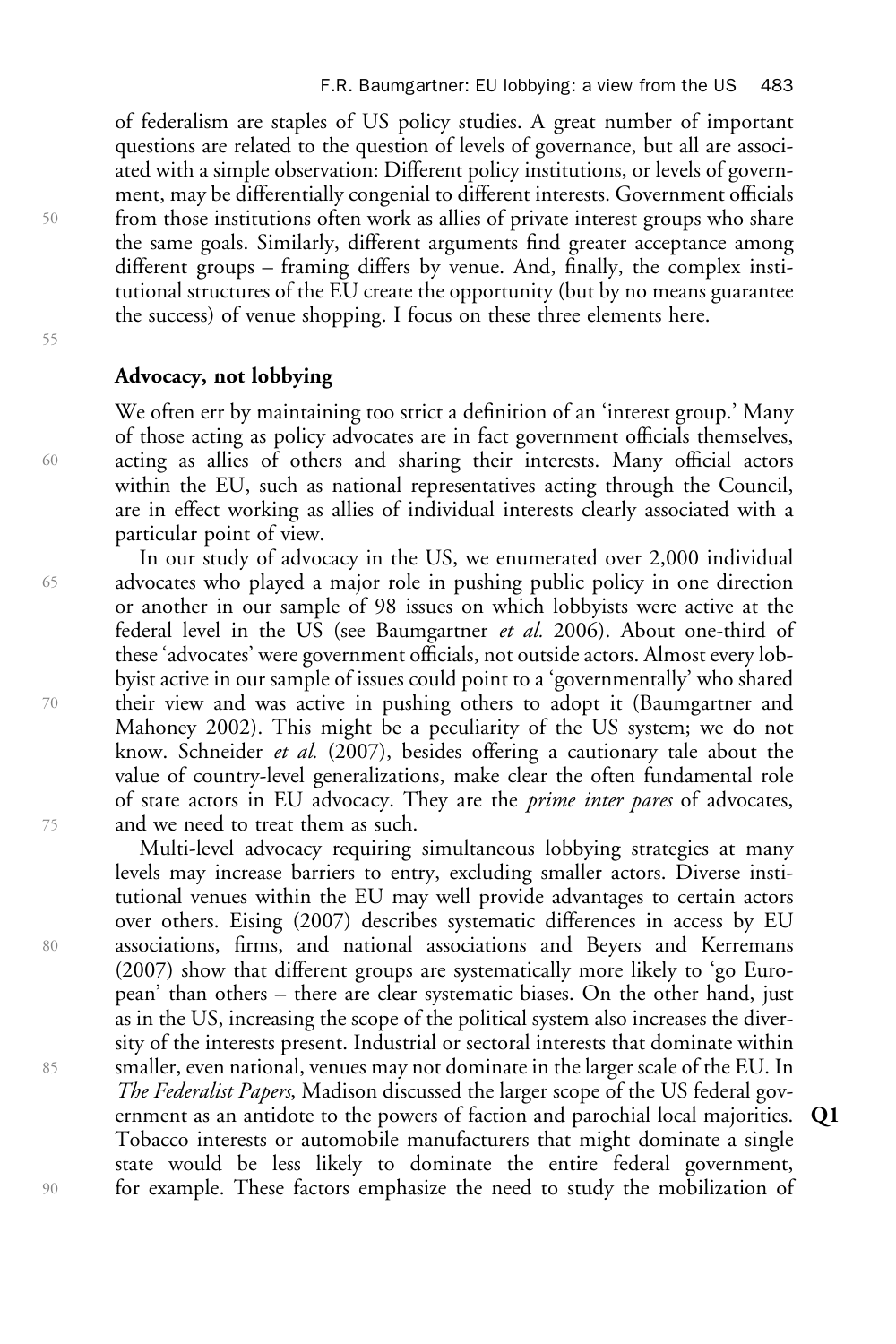#### 484 Journal of European Public Policy

bias and to note the common alliances among private interests and public representatives. Integrating the study of groups with that of government advocates is an important research challenge.

#### 95

#### Venue shopping, with restrictions

Each level of government, each decision-making body, each bureaucratic jurisdiction, each Parliamentary commission, each institutional setting harbors its own bias – none reflects perfectly the mix of opinions that may obtain in the broader political system. These facts create incentives for advocates to push issues toward the venue with the greatest receptivity to their own point of view. These dynamics are made clear by the studies of Bouwen and McCown (2007) who show clearly that advocates move from venue to venue in response to systematic factors, and by that of Broscheid and Coen (2007) who show that different institutional venues create different political opportunity structures, thus affecting the nature of the lobbying environment they face.

Venue shopping is closely related to issue-framing, for two reasons: First, issues may be assigned to one venue rather than another because of how they are framed; and second, different venues reinforce different ways of considering

the issue. An agriculture venue may see genetically modified crops quite differently than an ethics panel might. Depending on the geographic distributions of jobs, firms, and agricultural practices, officials representing different areas may have different views on the issue as well. Initial venue assignments, while not necessarily permanent, can have long-lasting policy consequences as they give special advantage to those with greater access in that forum and to those ideas most easily accepted within it. 115

Venues, like frames, have tremendous policy consequences. Venue shopping, like reframing, however, may be easier said than done. Those unhappy with the assignment of an issue to a given directorate general(DG) within the Commission cannot simply ask and have it assigned to another. There are two sides to the venue-shopping coin, just as is the case with framing. For most issues, most of the time, venues appear quite fixed. However, initial assignments for new issues may be quite malleable or unclear, even if they are sticky once estab-

lished. Similarly, issues initially assigned to one venue are not guaranteed to be 'owned' by that institution, perpetually and monopolistically. In a punctuatedequilibrium perspective on policy processes, venue assignments play a key role both in establishing the structures that create the policy equilibria for most issues most of the time, and in facilitating occasional dramatic changes when the structures fall apart or are replaced by others. Venues work both ways. They are not only a cause of change; they are more often in fact a cause of stab-125 130

ility and frustration to those who are left out. A number of research challenges relate to the study of venues within the EU context. One is very simple: One cannot simply study one venue. While there is

value, of course, in knowing the characteristics of each agency and institutional 135

100

105

110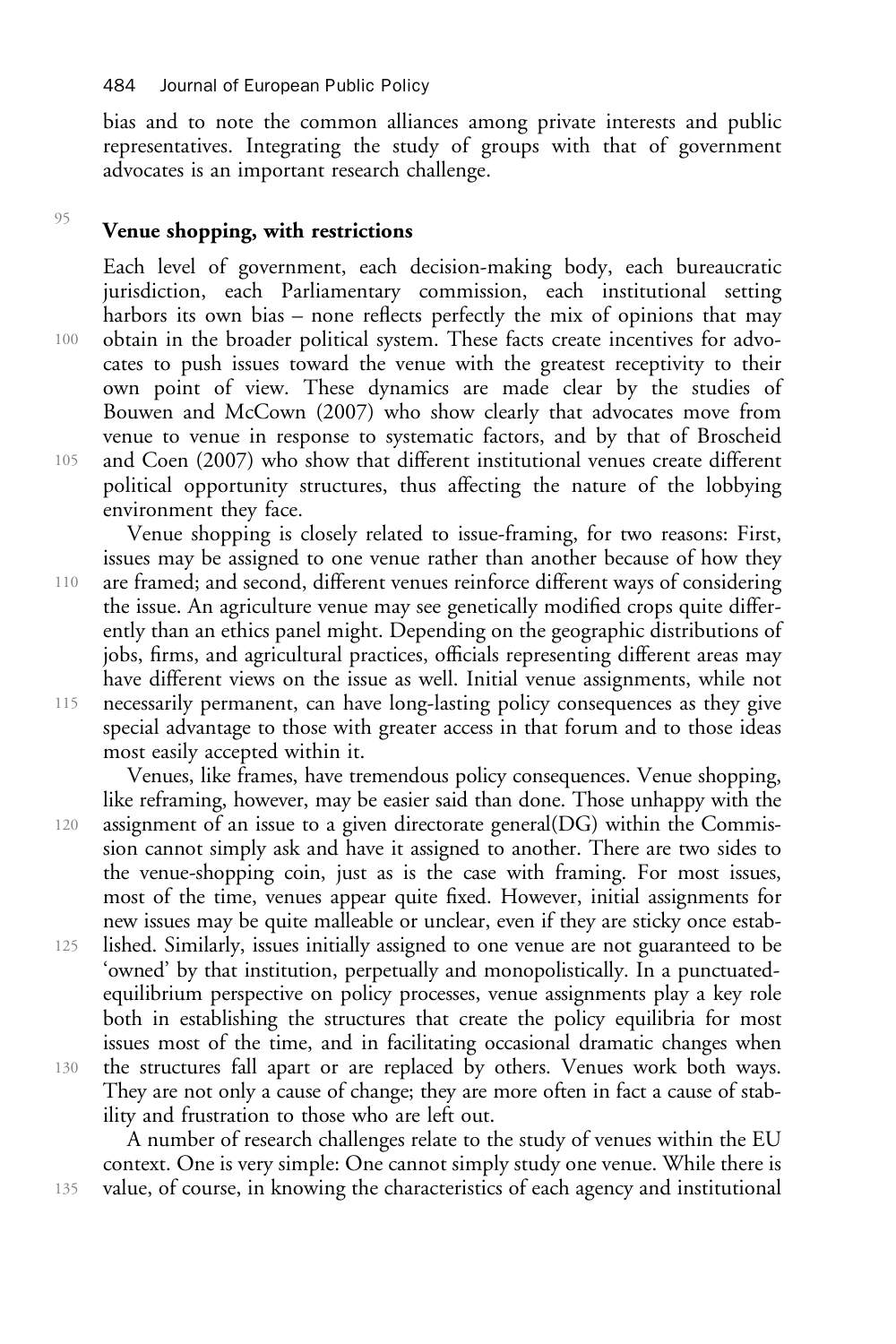venue within the EU governance structure, in order to understand the impact of these institutional structures on policy issues we have to trace the issues, not the venues. This simply means research projects that include many issues so that researchers trace as a finding, not as an assumption, which venues deal with which issues. Second, some simple mapping and documenting of which venues are, in fact, involved in which issues is fundamental. As the EU continues to gain competencies, increasingly reaching into a wider range of policy areas, more and more institutional overlap would appear inevitable, just as has occurred in the US and in other nations over the past 50 years.

145

140

### Framing, reframing, and failing

Linking the literature on framing and issue-definition to the study of lobbying must be a key goal of all of us who study lobbying. Lobbyists are framers. They spend much of their time attempting to convince others that their issue should be seen in a particular light. The typical issue on which government policymakers are actively working has many underlying dimensions, even if only a few are the object of much discussion. On the other hand, those they are attempting to convince were not typically born yesterday and they are often fully aware of the various possible dimensions of evaluation. Struggles over issue-definition are at the heart of many policy disputes, especially as issues emerge from technocratic decision-making structures and gain greater political visibility. Integrating the literature on lobbying with that on issue-definition allows some significant improvements in both. Frames are sticky, and the resistance of the political system to adopt a new frame or issue-definition may be one of the most important causes of the status quo bias or the incremental nature of most policies most of the time. But they do change occasionally, and this process is poorly understood. 150 155 160

The links between framing and venues are clear at many levels. In our study of US lobbying we have noted that lobbyists often make arguments concerning the geographic impact of various policies (see Baumgartner *et al.* 2006). This makes sense because of the geographic basis of congressional representation: Place matters. In the EU, because of the history of 'market integration' as a driving force, terminology associated with harmonization and free exchange may more often find its way into the policy process. So one level for the study of framing is to compare entire political systems: What frames or arguments are most often used in EU lobbying and how do they differ from those used in the US or in other political systems?

Different institutional venues within any system may be receptive to different types of arguments, whether this has to do with technical arguments of concern within individual DGs, political or geographic impact arguments in the Council, or ideological arguments in the European Parliment. But advocates do not have the luxury of changing their arguments to fit the listener; they have to be consistent because others will point out contradictions and communications are often widely shared in the advocacy process. Framing can be studied at the level of indi-

165

170

180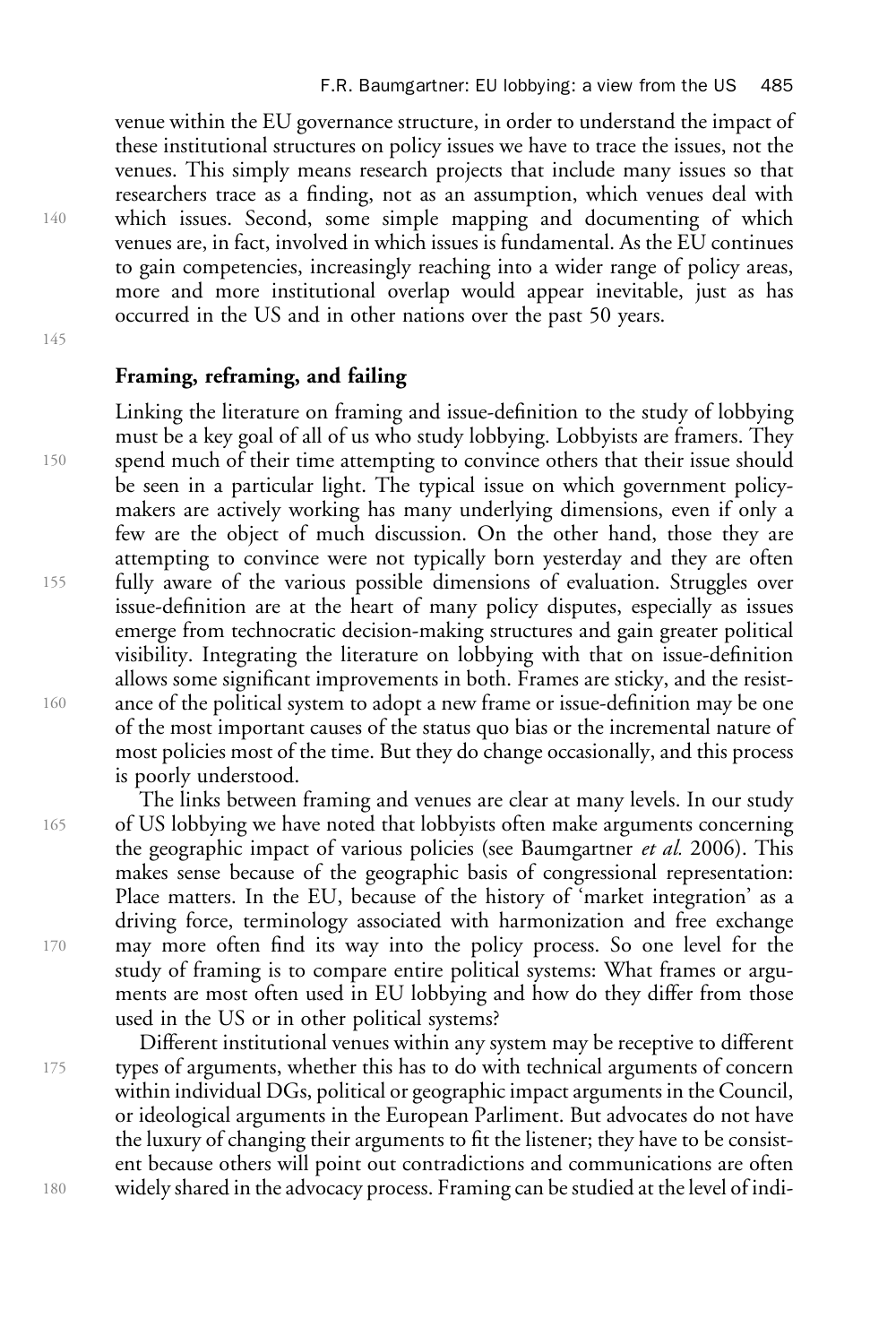vidual advocates who may attempt to push one frame over another (generally without success), but it may be more fruitful to study framing as a collective process. That is, we need to understand over time how given issues come to be framed by everyone concerned with them, and how these collectively defined

185

frames change over time. A frame is only effective when others pick it up. Tracing how issues come to be framed is a major challenge but it may allow us to explain government response much better than a focus on individual lobbying tactics. A wide range of hypotheses can be developed about how various decision-making structures, ideological cleavage structures, or path-dependent

venue assignments promote or inhibit various frames. These in turn may explain the direction of public policy. In any case, lobbyists are framers so studies of lobbying must incorporate studies of framing, including its limits. 190

#### CHALLENGES FOR THE FUTURE 195

Beth Leech and I argued that the US literature on interest groups had positioned itself into a position of 'elegant irrelevance' through its extensive focus on the membership calculus within voluntary associations and lack of attention to policy impact (Baumgartner and Leech 1998). There is no danger of this Q2 within the European context. The literature on groups is firmly rooted in the study of policy processes. But the points I have made here about advocacy, framing, and venue shopping raise a number of important questions. Many of the contributions in this volume illustrate useful ways of investigating individual questions, or the limits of current approaches. In these last paragraphs, I focus just on three questions.

205

200

First, studies of lobbying have not typically been studies of advocacy. We have drawn firm distinctions about contract lobbyists, trade associations, corporations, and other types of actors, attempting to understand their activities. A broader view would use the concept of an 'advocate' to mean anyone playing the role of attempting to push public policy in one direction or another. Then it would be an empirical question, rather than an assumption, to know how many were corporations, citizen groups, or public officials themselves. Many groups work in tight concert with allies within government, but not all groups do so; exploring these links in detail requires a research approach that treats all advocates equally.

215

210

Second, the locus of decision-making in the complex multi-level environment of the EU must be treated empirically rather than through assumption. In our large study of US lobbying, the vast bulk of the issues centered on legislative rather than regulatory matters (see Baumgartner et al. 2006). Maho-

ney's (2007a, 2007b) study in the EU found, by contrast, a heavy preponderance of lobbying in the Commission. Mahoney also reported a second substantial difference between US and EU policy-making: The regulatory process in the EU almost always eventually produces a policy (even though it may take years or decades), whereas the most common outcome of policy proposals in the US is failure. This important difference merits considerable 220 225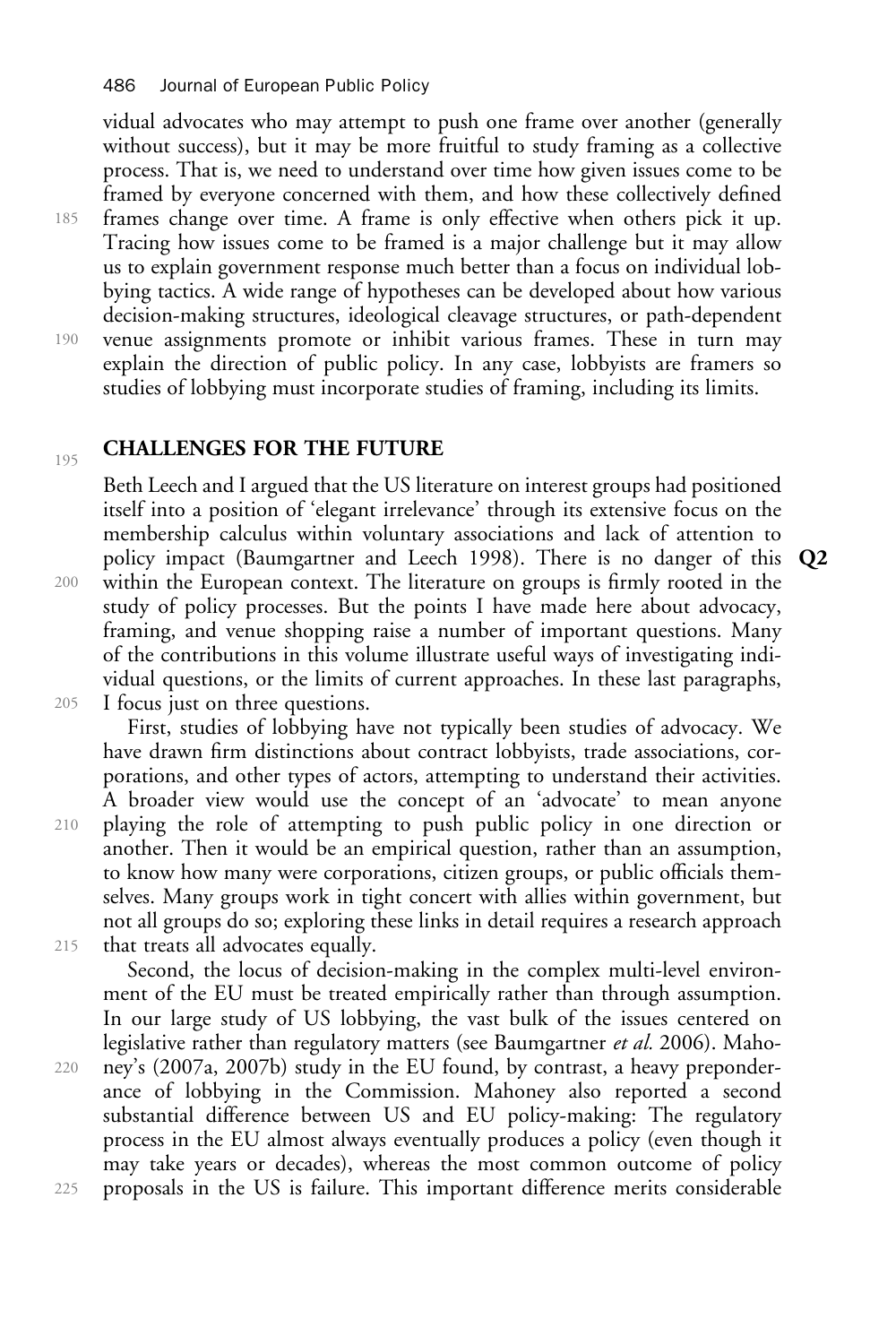further study. While it is no surprise that the EU features a more regulatory focus, a key element of Mahoney's finding is that it was indeed a finding rather than an assumption built into the research design. This allows her to estimate the degree to which systematic differences are due to this factor and for future scholars to compare findings at some future date to those she found in 2005, as institutional procedures change over time.

We need to move toward creating sampling procedures focusing first on a broad sample of policy-makers at all levels of EU policy-making and asking them about their current activities. Such a design, followed by snow-ball sampling techniques to follow up on this initial random sample of EU policy activities, would allow identification of issues at all levels and at all stages of the policy process, but it would require first that we establish a list of EU policy-makers, weighted by their degree of involvement in the process. This has not yet been done (and it will be difficult). Considering the importance of venues, ironically the worst possible research strategy would seem to be the most obvious one: Pick a venue or a series of venues and study those. Rather, we need to study issues and leave it as an empirical matter to find out which venues deal with them.

The final element of a new literature on lobbying would be more systematic attention to framing. It is clear that advocates attempt to frame issues, but it is equally clear that they typically fail. What determines the ability of an advocate to affect the eventual frame of an issue? Considering that virtually all issues within government are continuing issues rather than new ones, how can existing understandings of the issue be overturned? How do supporters of the existing frame fight back to protect their own interests?

No single research project is likely to incorporate the elements I lay out here. The contributions in this volume illustrate how many of these issues can be addressed, one part at a time. By raising the issues of advocacy, venues, and frames as the most important challenges for future scholars to address, I mean only to bring these into the sharpest light, not to suggest that we are not already making substantial progress. Indeed, as these papers show, the literature on EU lobbying is in good hands and scholars are already making important strides.

**Biographical note:** Frank R. Baumgartner is Distinguished Professor of Political Science at Penn State University, USA.

Address for correspondence: Frank R. Baumgartner, Department of Political Science, Penn State University, University Park, PA 16802, USA. Tel: 814 863 8978 Fax: 814 863 8979. email: Frankb@psu.edu

265

270

### ACKNOWLEDGEMENTS

My former student, Christine Mahoney, has taught me a lot about EU lobbying.

230

235

240

250

245

260